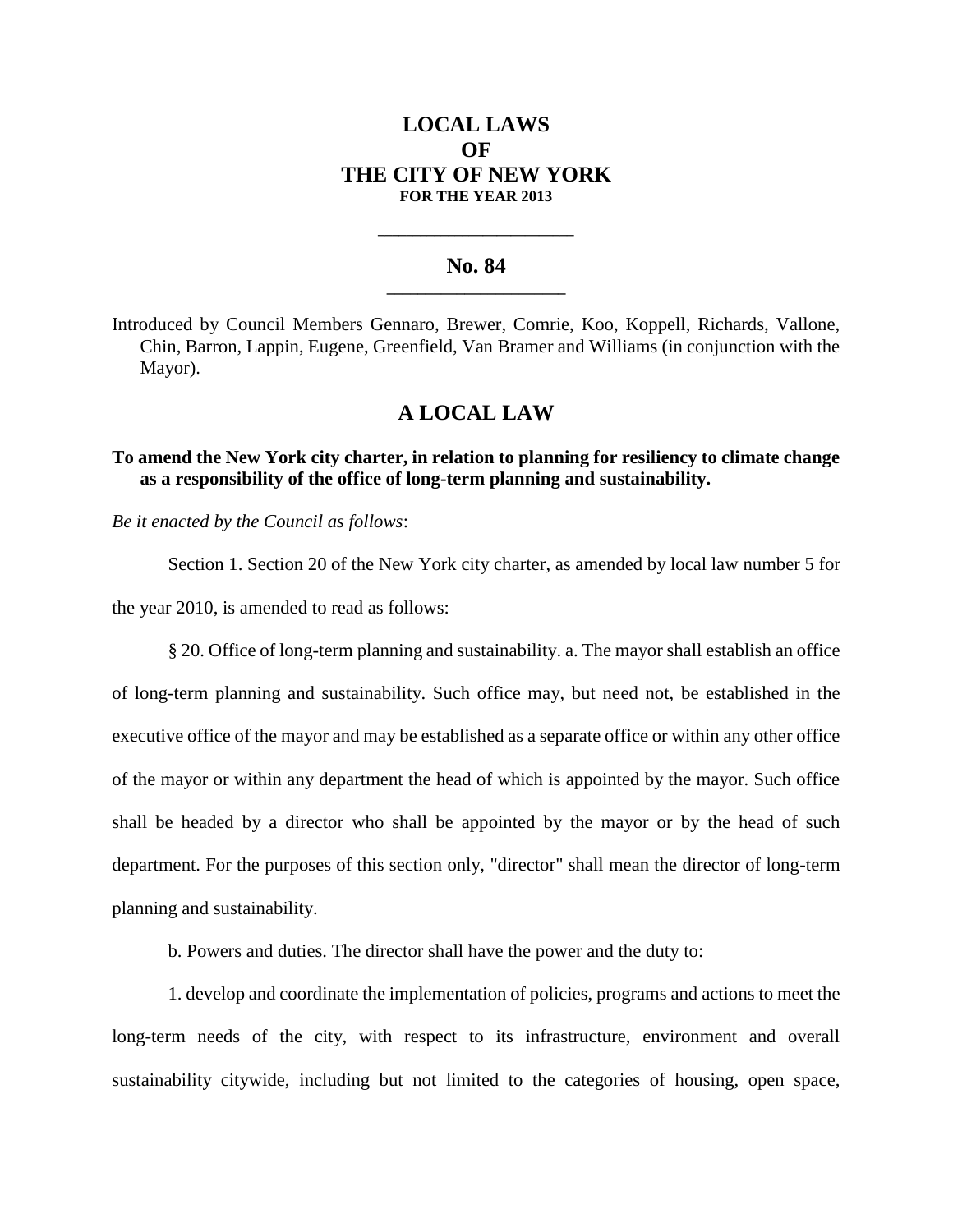brownfields, transportation, water quality and infrastructure, air quality, energy, and climate change; *the resiliency of critical infrastructure, the built environment, coastal protection and communities;* and regarding city agencies, businesses, institutions and the public;

2. develop measurable sustainability indicators, which shall be used to assess the city's progress in achieving sustainability citywide; [and]

3. take actions to increase public awareness and education regarding sustainability and sustainable practices*; and*

*4. appoint a deputy director who shall be responsible for matters relating to resiliency of critical infrastructure, the built environment, coastal protection and communities and who shall report to the director*.

c. Sustainability indicators. No later than December thirty-first, two thousand eight and annually thereafter, the director shall identify a set of indicators to assess and track the overall sustainability of the city with respect to the categories established pursuant to paragraph one of subdivision b of this section and any additional categories established by the director, and prepare and make public a report on the city's performance with respect to those indicators. Such report may be prepared and presented in conjunction with the mayor's management report required pursuant to section twelve of this chapter. The report shall include, at a minimum:

1. the city's progress in achieving sustainability citywide, which shall be based in part on the sustainability indicators developed pursuant to paragraph two of subdivision b of this section; and

2. any new or revised indicators that the director has identified and used or will identify and use to assess the city's progress in achieving sustainability citywide, including, where an indicator has been or will be revised or deleted, the reason for such revision or deletion.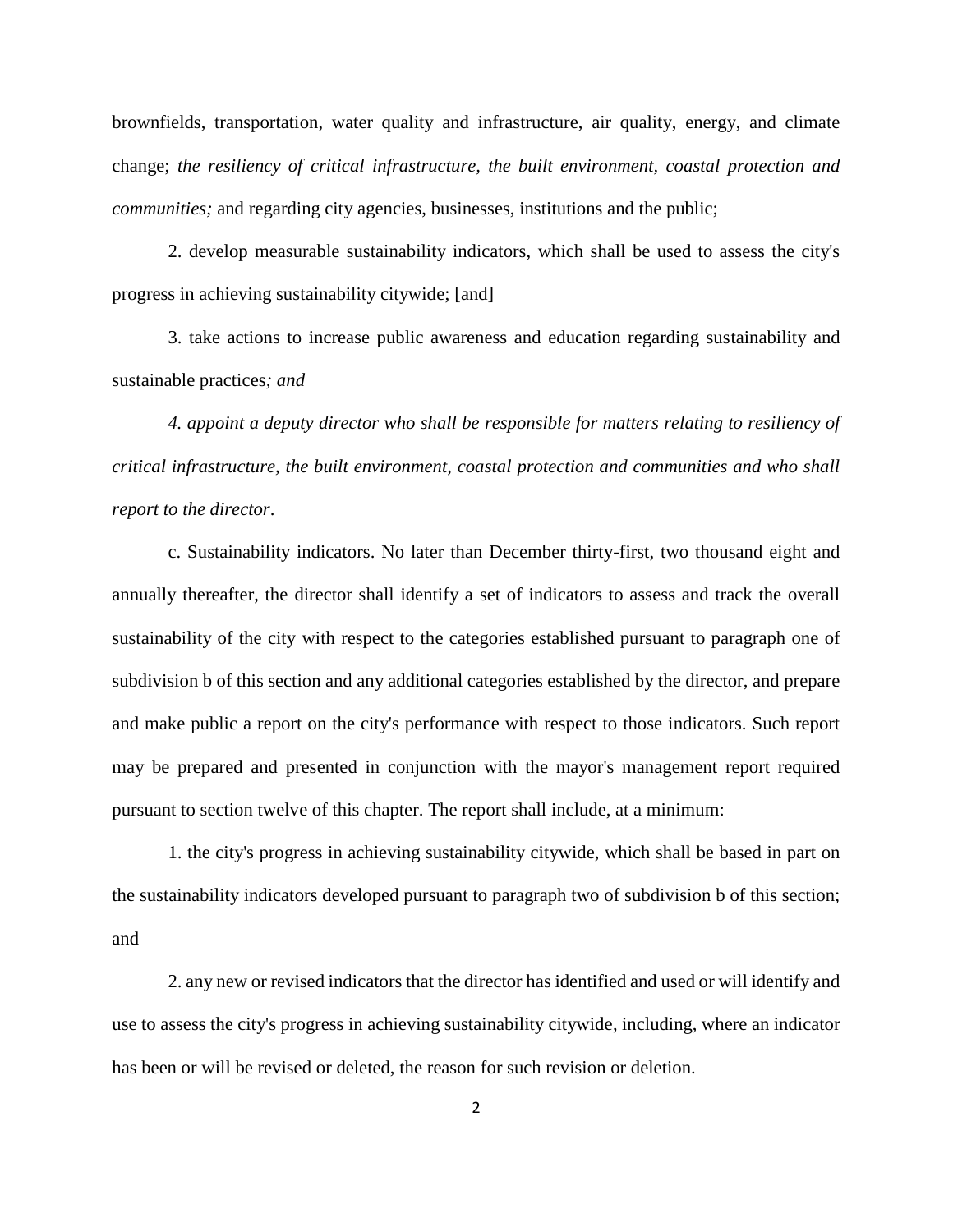d. Population projections. No later than April twenty-second, two thousand ten, and every four years thereafter, the department of city planning shall release or approve and make public a population projection for the city that covers a period of at least twenty-one years, with intermediate projections at no less than ten year intervals. Where feasible, such projections shall include geographic and demographic indicators.

e. Long-term sustainability plan. 1. The director shall develop and coordinate the implementation of a comprehensive, long-term sustainability plan for the city. Such plan shall include, at a minimum:

i. an identification and analysis of long-term planning and sustainability issues associated with, but not limited to, housing, open space, brownfields, transportation, water quality and infrastructure, air quality, energy, and climate change; and

ii. goals associated with each category established pursuant to paragraph one of subdivision b of this section and any additional categories established by the director, and a list of policies, programs and actions that the city will seek to implement or undertake to achieve each goal by no later than April twenty-second, two thousand thirty.

2. No later than April twenty-second, two thousand eleven, and no later than every four years thereafter, the director shall develop and submit to the mayor and the speaker of the city council an updated long-term sustainability plan, setting forth goals associated with each category established pursuant to paragraph one of subdivision b of this section and any additional categories established by the director, and a list of policies, programs and actions that the city will seek to implement or undertake to achieve each goal by no later than twenty years from the date each such updated long-term sustainability plan is submitted. *No later than two thousand fifteen, and no later than every four years thereafter, the plan shall also include a list of policies, programs and actions*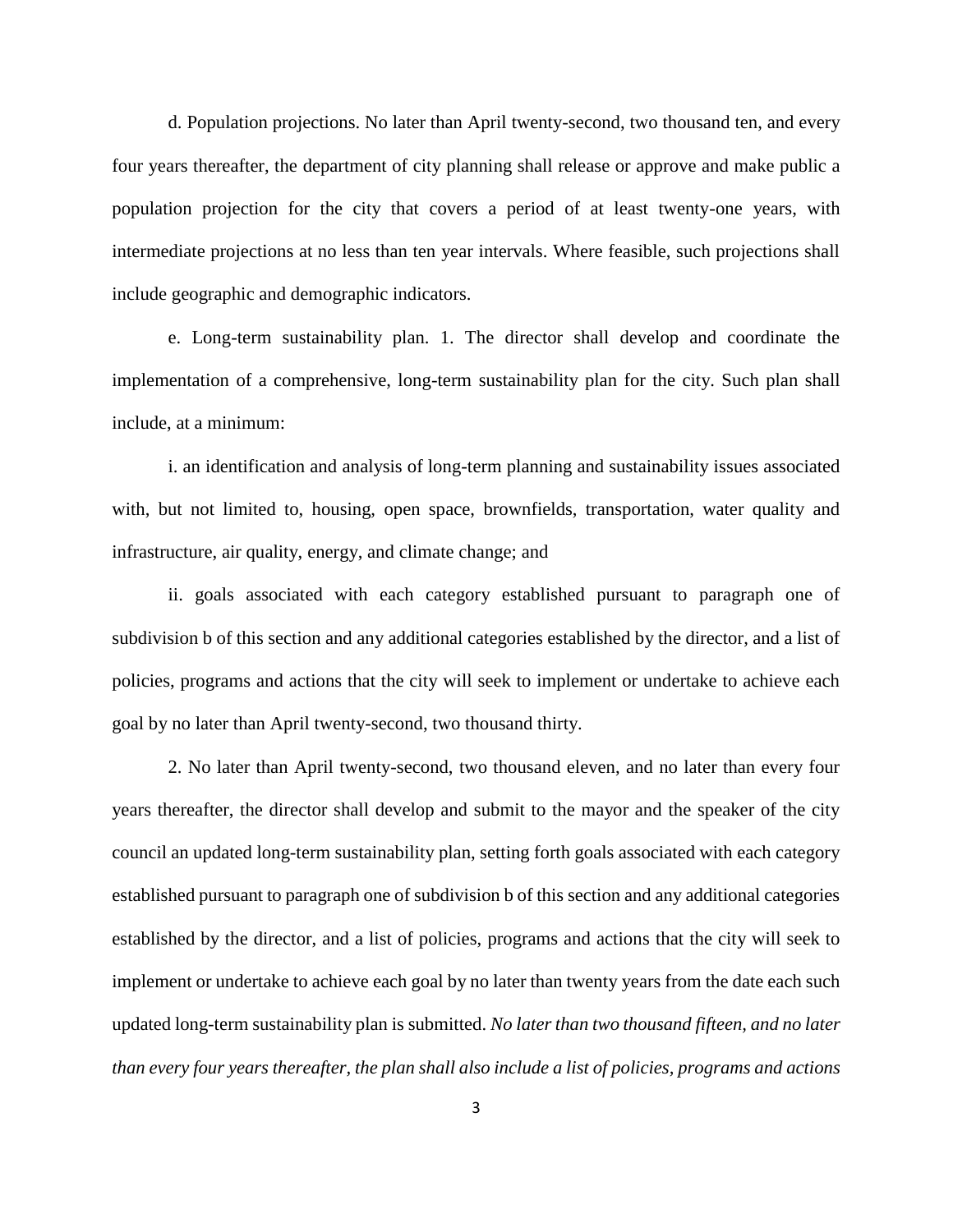*that the city will seek to implement or undertake to achieve each goal relating to the resiliency of critical infrastructure, the built environment, coastal protection and communities.* Such updated plan shall take into account the population projections required pursuant to subdivision d of this section. An updated plan shall include, for each four-year period beginning on the date an updated plan is submitted to the mayor and the speaker of the city council, implementation milestones for each policy, program and action contained in such plan. An updated plan shall report on the status of the milestones contained in the immediately preceding updated plan. Where any categories, goals, policies, programs or actions have been revised in, added to or deleted from an updated plan, or where any milestone has been revised in or deleted from an updated plan, the plan shall include the reason for such addition, revision or deletion. The director shall seek public input regarding an updated plan and its implementation before developing and submitting such plan pursuant to this paragraph. The director shall coordinate the implementation of an updated long-term sustainability plan.

f. Review and reporting. 1. No later than April twenty-second, two thousand nine, and no later than every April twenty-second thereafter, the director shall prepare and submit to the mayor and the speaker of the city council a report on the city's long-term planning and sustainability efforts. In those years when an updated long-term sustainability plan is submitted pursuant to paragraph two of subdivision e of this section, such report may be incorporated into the updated long-term sustainability plan. The report shall include, at a minimum:

i. the city's progress made to implement or undertake policies, programs and actions included in the sustainability plan or updated sustainability plan required by subdivision e of this section, since the submission of the most recent plan or updated plan or report required by this paragraph; and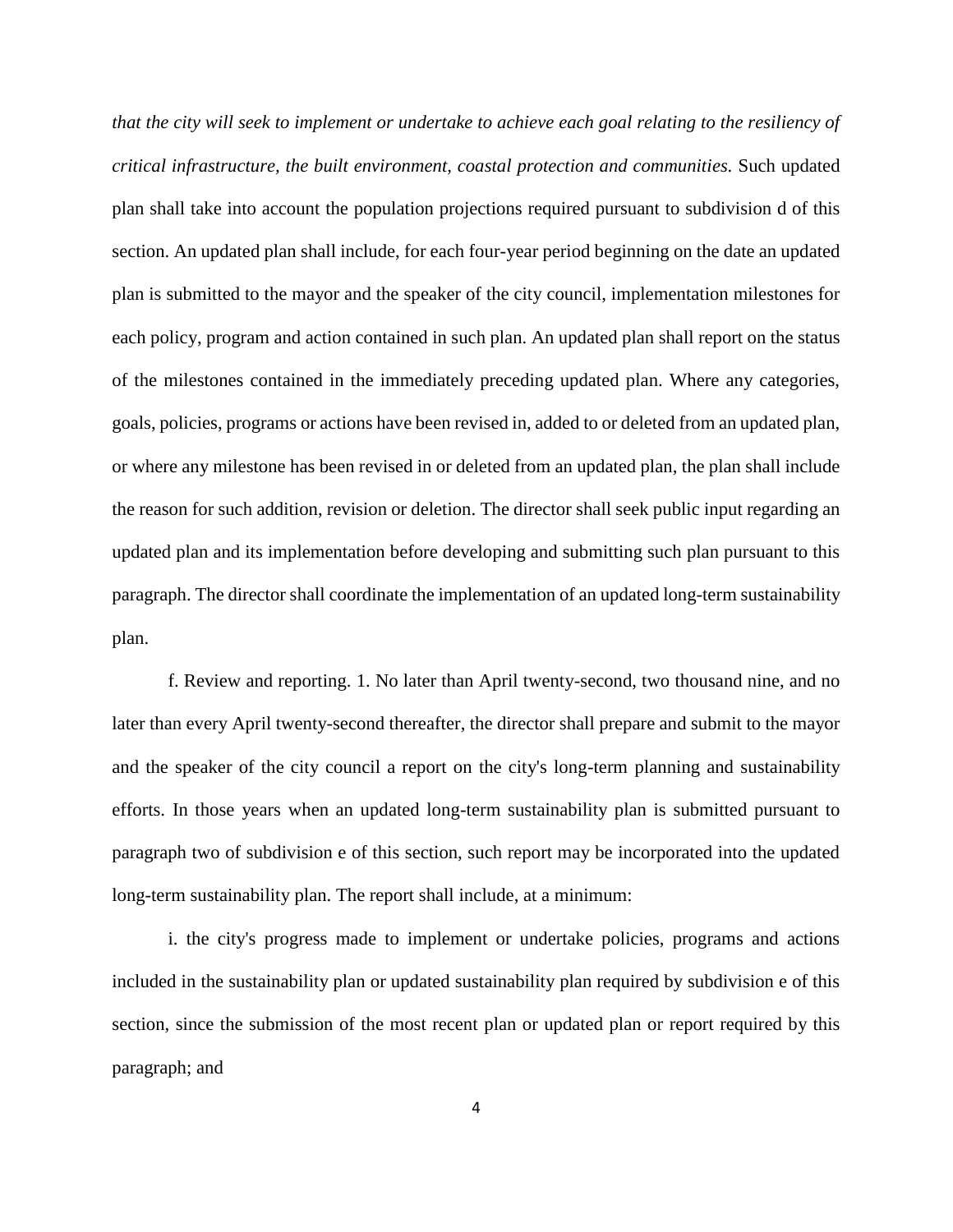ii. any revisions to policies, programs or actions in the previous long-term sustainability plan, including the reason for such revision.

g. There shall be a sustainability advisory board whose members, including, at a minimum, representatives from environmental, environmental justice, planning, *architecture, engineering, coastal protection, construction, critical infrastructure,* labor, business and academic sectors, shall be appointed by the mayor. The advisory board shall also include the speaker of the city council or a designee and the chairperson of the council committee on environmental protection or a designee. The advisory board shall meet, at a minimum, twice per year and shall provide advice and recommendations to the director regarding the provisions of this section.

h. The director shall post on the city's website, a copy of each sustainability plan required by subdivision e of this section, and all reports prepared pursuant to this section, within ten days of their completion.

i. Interagency green team. 1. There is hereby established within the office an interagency green team under the management of the director or the director's designee to facilitate the use of innovative technologies, design and construction techniques, materials or products that may have significant environmental and sustainability benefits and to assist innovative projects in addressing city agency regulatory requirements.

2. The interagency green team shall include as members the commissioners of buildings, environmental protection, transportation, design and construction, health and mental hygiene and the chairperson of the city planning commission, or their respective designees, and such other members as the director shall designate. The director shall also designate members from among the fire commissioner and the commissioners of parks and recreation, consumer affairs, emergency management, housing preservation and development, sanitation, and the chairperson